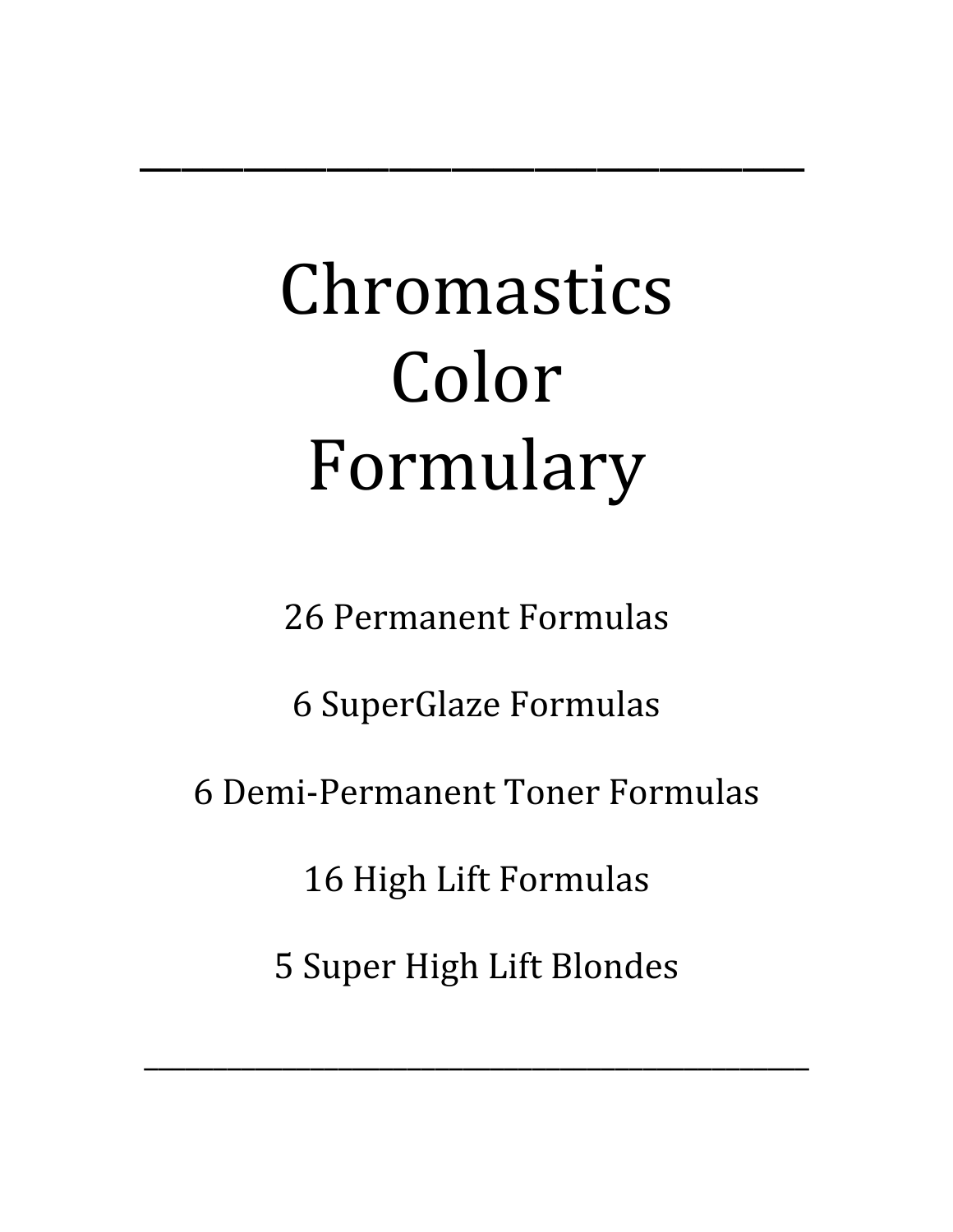# When do I use each group of formulas?

**Permanent** color formulas can be used on any percentage of white hair. The more natural color and the less white, the deeper the formulas will appear.

**SuperGlaze** formulas are designed for salt & pepper hair when a more blended color result is desired. They are not for complete "gray" coverage.

**Toner** formulas are to be use on hair that has been lightened to light yellow. Timing can be as short as 5 minutes or as long as 20 minutes depending upon the porosity and texture of the hair.

**High Lift** formulas are designed for both pigmented and salt & pepper hair when 4 levels of lift are desired.

**Super High Lift Blonde** formulas are designed for hair that is light brown or lighter when maximum lift is desired. When use on deeper natural hair levels a warmer color will result. For more tone add an additional 3 to 4 grams of the level 6 color.

**Processing time** is always determined by the colorist. The coarser or darker the hair, the longer the processing time, generally 35 to 45 minutes. Fine hair may take as little as 20 to 30 minutes.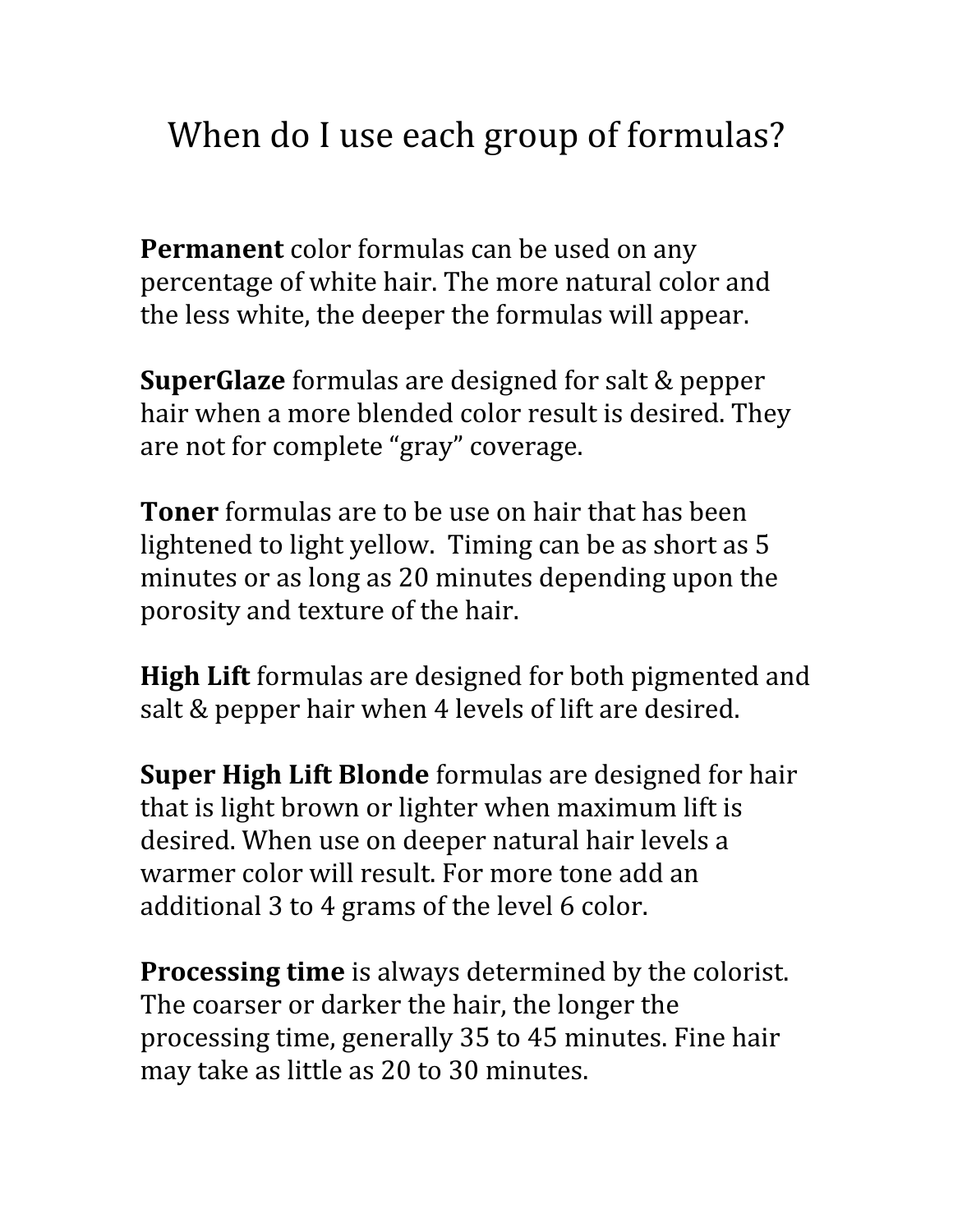# Ash Formulas

# **Light Ash Blonde**

60g 8N + 2 inches Green Concentrate + 60 g 25 vol. developer

#### **Dark Ash Blonde** 60g 6N + 4 inches Green Concentrate + 60g 25 vol. developer

### **Lightest Ash Brown**

55g 5N + 5g Green Concentrate + 60g 20 vol. developer

#### **Light Ash Brown**

55g 4N + 7g Green Concentrate + 60g 20 vol. developer

#### **Medium Ash Brown**

55g 3N + 10g Green Concentrate + 60 g 20 vol. developer

#### **Dark Ash Brown**

55g 2N + 10g Green Concentrate + 60g 20 vol. developer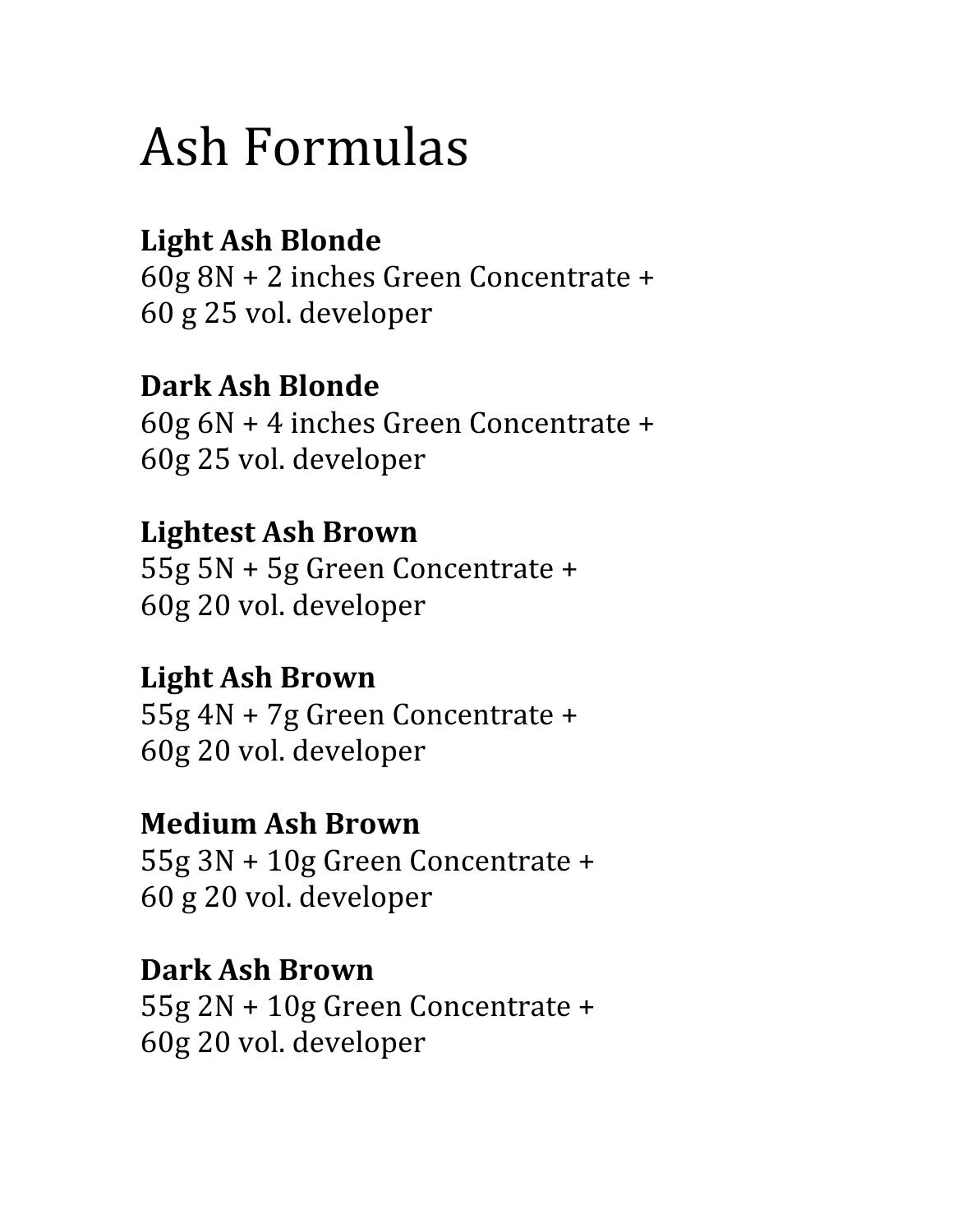# Gold Formulas

# **Light Golden Blonde**

60g 8G + 2 inches Gold Concentrate + 60g 25 vol. developer

### **Dark Golden Blonde**

60g 6G + 4 inches Gold Concentrate + 60g 25 vol. developer

#### **Light Golden Brown**

55g 4G + 5g Gold Concentrate + 60g 20 vol. developer

#### **Medium Golden Brown**

45g 4G + 15g Gold Concentrate + 60g 20 vol. developer

#### **Dark Golden Brown** (deposit only)

60g Gold Concentrate + 60g 20 vol. developer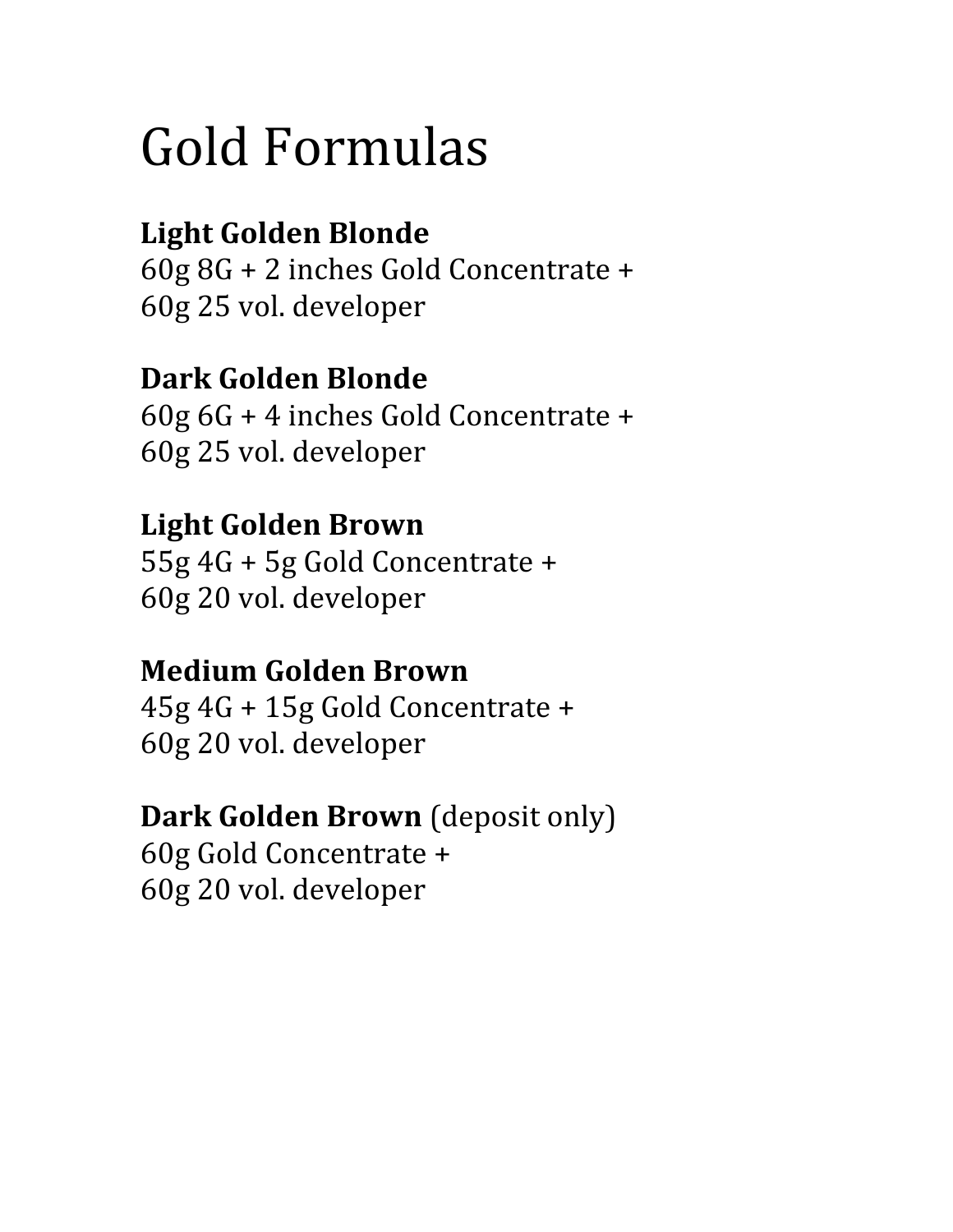# Beige Formulas

### **Light Beige Blonde**

55g 8G + 5g 6BV + 60g 25 vol. developer

#### **Dark Beige Blonde**

55g 6G + 7g 6BV + 60g 20 vol. developer

#### **Light Beige Brown**

55g 4G + 5g 4BV + 60g 20 vol. developer

#### **Medium Beige Brown**

45g 4G + 15g Gold Concentrate + 7g 4BV + 60g 20 vol. developer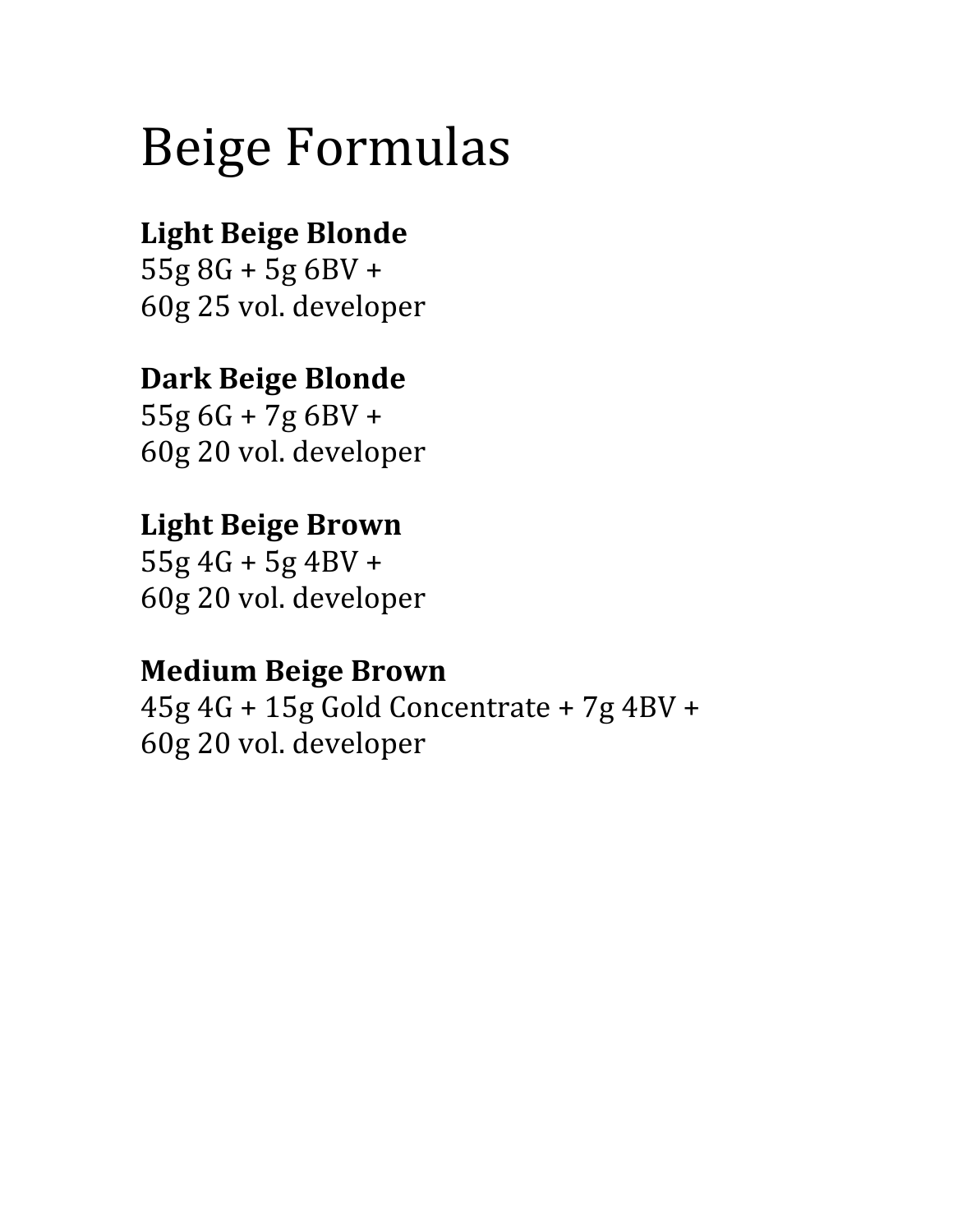# Reds

### **Light Scottish Red**

40g 4RV + 20g Gold Concentrate + 60g 20 vol. developer

#### **Dark Scottish Red**

30g 2RO + 20g Gold Concentrate + 60g 20 vol. developer

#### **Light Italian Red**

20g 4RO + 40g 4RV + 60g 20 vol. developer

# **Dark Italian Red**

30g 2RO + 30g 2RV + 60g 20vol. developer

#### **Light French Red**

40g 4RO + 20g 6RO + 60g 20 vol. developer

#### **Dark French Red**

40g 4RO + 20g 2RO + 60g 20 vol. developer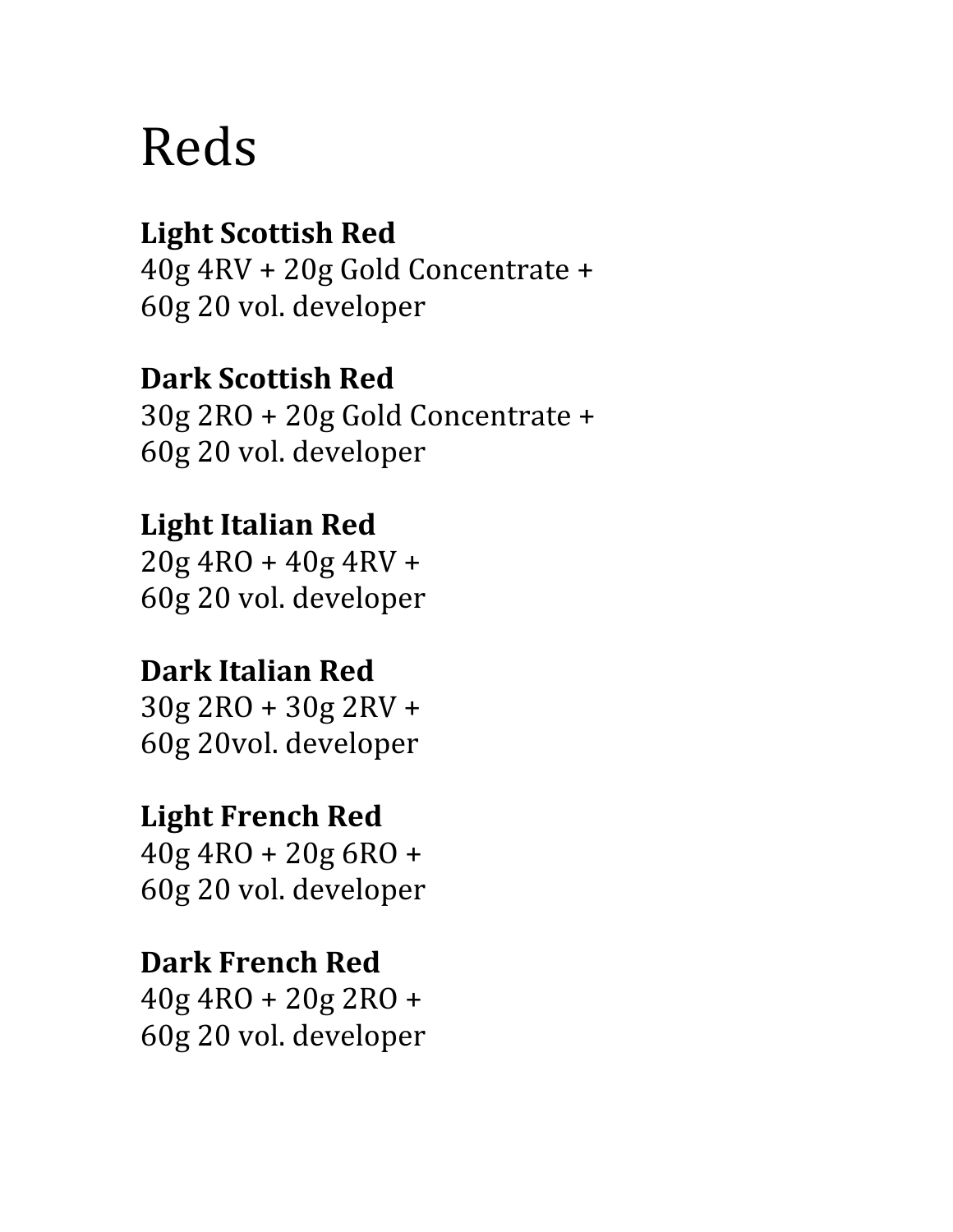# Reds For Gray Hair

# **Light Red Blonde**

30g 8G + 30g 6RO + 60g 25 vol. developer

# **Dark Red Blonde**

45g 6RO + 15g 4N + 60g 25 vol. developer

### **Light Red Brown**

30g 4N + 30g 4RO + 60g 20 vol. developer

# **Medium Red Brown**

30g 3N + 30g 4RV + 60g 20 vol. developer

#### **Dark Red Brown**

30g 2N + 30g 2RO + 60g 20 vol. developer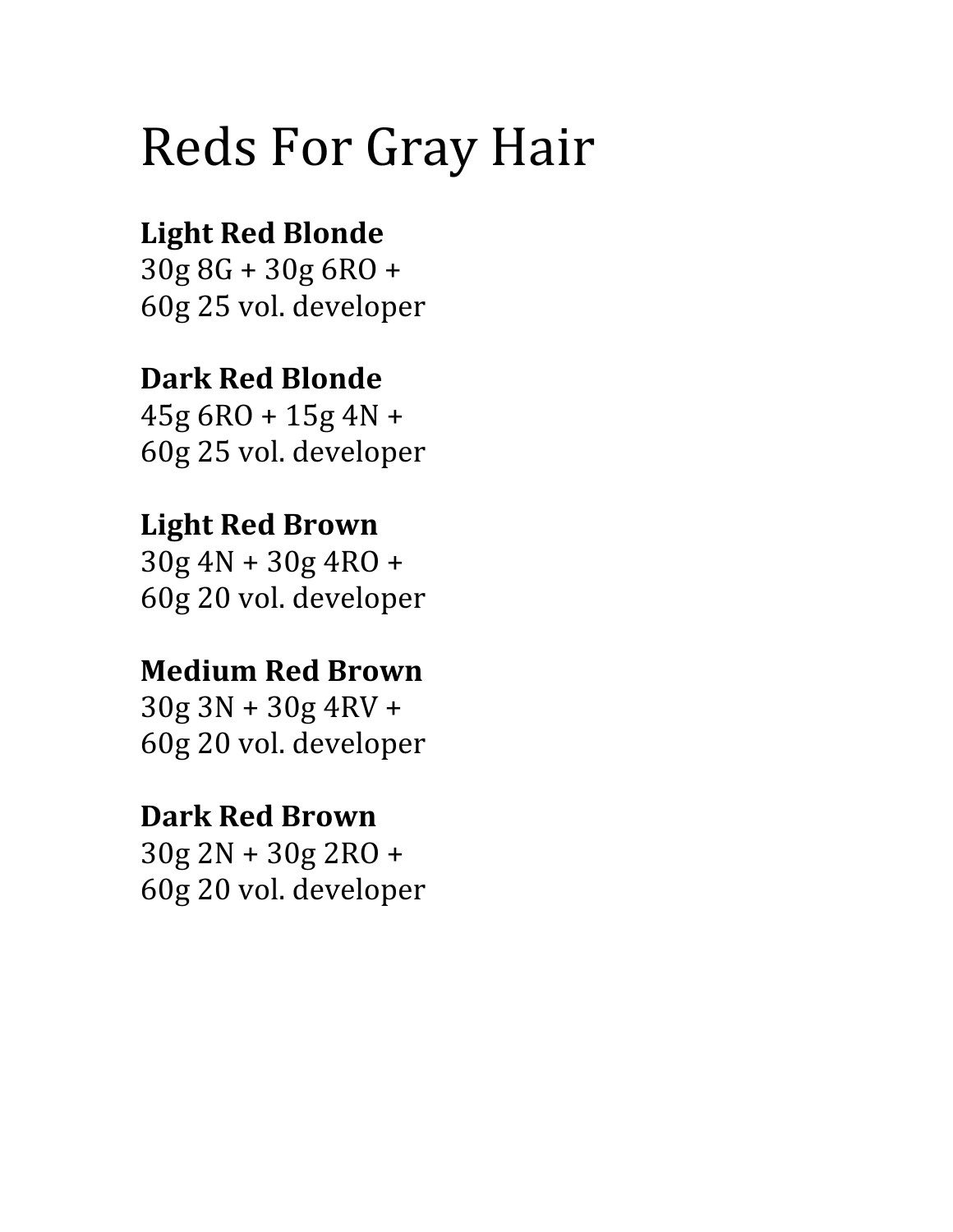# SuperGlaze for Gray Hair

## **Light Blonde SuperGlaze**

30G 8N + 30g D‐8N + 60g 20 vol. developer

### **Dark Blonde SuperGlaze**

30g 6N + 30g D‐6N + 60g 20 vol. developer

#### **Light Brown SuperGlaze**

 $30g 4N + 30g D-4N +$ 60g 20 vol. developer

#### **Light Golden Blonde SuperGlaze**

30g 8G + 30g D‐8G + 60g 20 vol. developer

#### **Dark Golden Blonde SuperGlaze**

30g 6G + 30g D‐6G + 60g 20 vol. developer

#### **Light Golden Brown SuperGlaze**

30g 4G + 30g D4G + 60g 20 vol. developer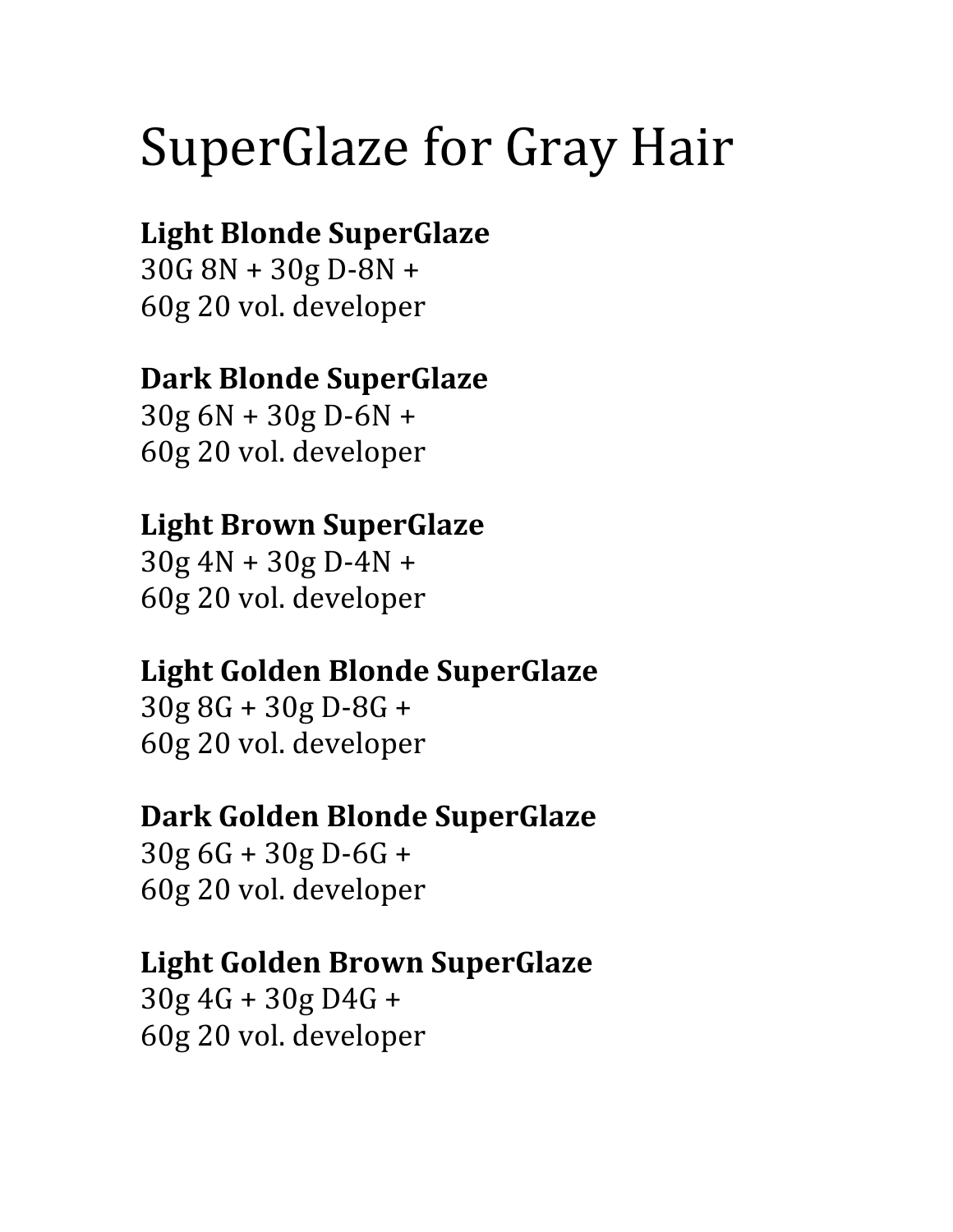# Demi‐Permanent Toners

### **Lightest Ash Blonde**

60g D‐10N + 2 inches Green Concentrate + 60g 10 vol. developer

#### **Light Ash Blonde**

60g D‐8N + 2 inches Green Concentrate + 60g 10 vol. developer

#### **Lightest Warm Neutral**

45g D‐10N + 15g D‐10G + 60g 10 vol. developer

#### **Light Warm Neutral**

45g D‐8N + 15g D‐8G + 60g 10 vol. developer

#### **Light Buttery Blonde**

30g D10G + 30g D 8G + 60g 10 vol. developer

#### **Lightest Golden Strawberry**

20g D‐10G + 30g D‐8RO + 60g 10 vol. developer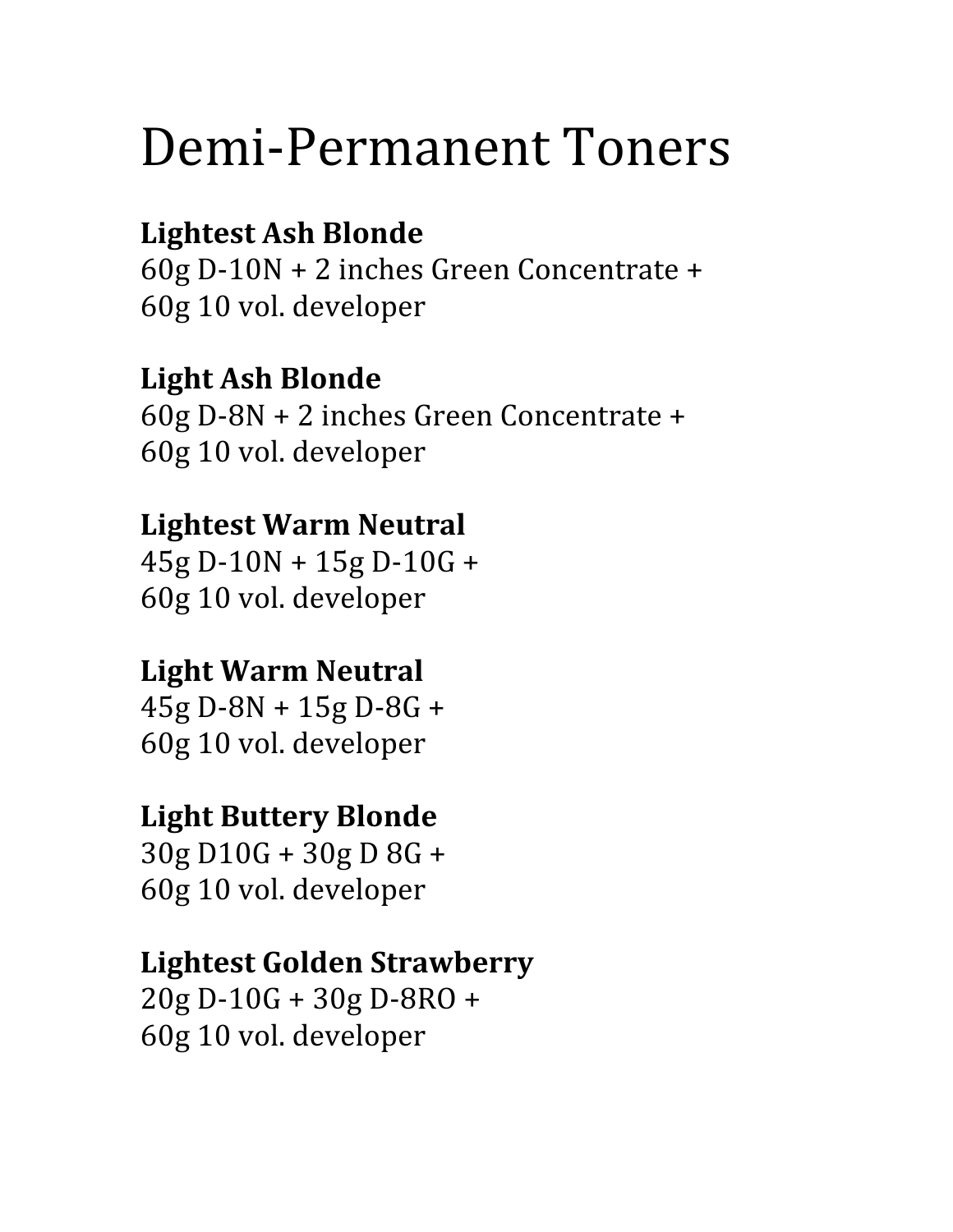# High Lift Neutral Formulas

# **High Lift Lightest Neutral Blonde (HL-10N)**

30g 8N + 30g XL‐S + 60g 40 vol. developer

#### **High Lift Light Neutral Blonde (HL-8N)**

30g 6N + 30g XL‐S + 60g 40 vol. developer

#### **High Lift Medium Natural Blonde (HL7N)**

 $40g$  XL-S +  $20g$  6N + 60g 40 vol. developer

#### **High Lift Dark Natural Blonde (HL-6N)**

30g 4N + 30g XL‐S + 60g 40 vol. developer

#### **High Lift Lightest Neutral Brown (HL5N)**

30g 3N + 30g XL‐S + 60g 40 vol. developer

#### **High Lift Light Neutral Brown (HL-4N)**

 $30g 2N + 30g XL-S +$ 60g 40 vol. developer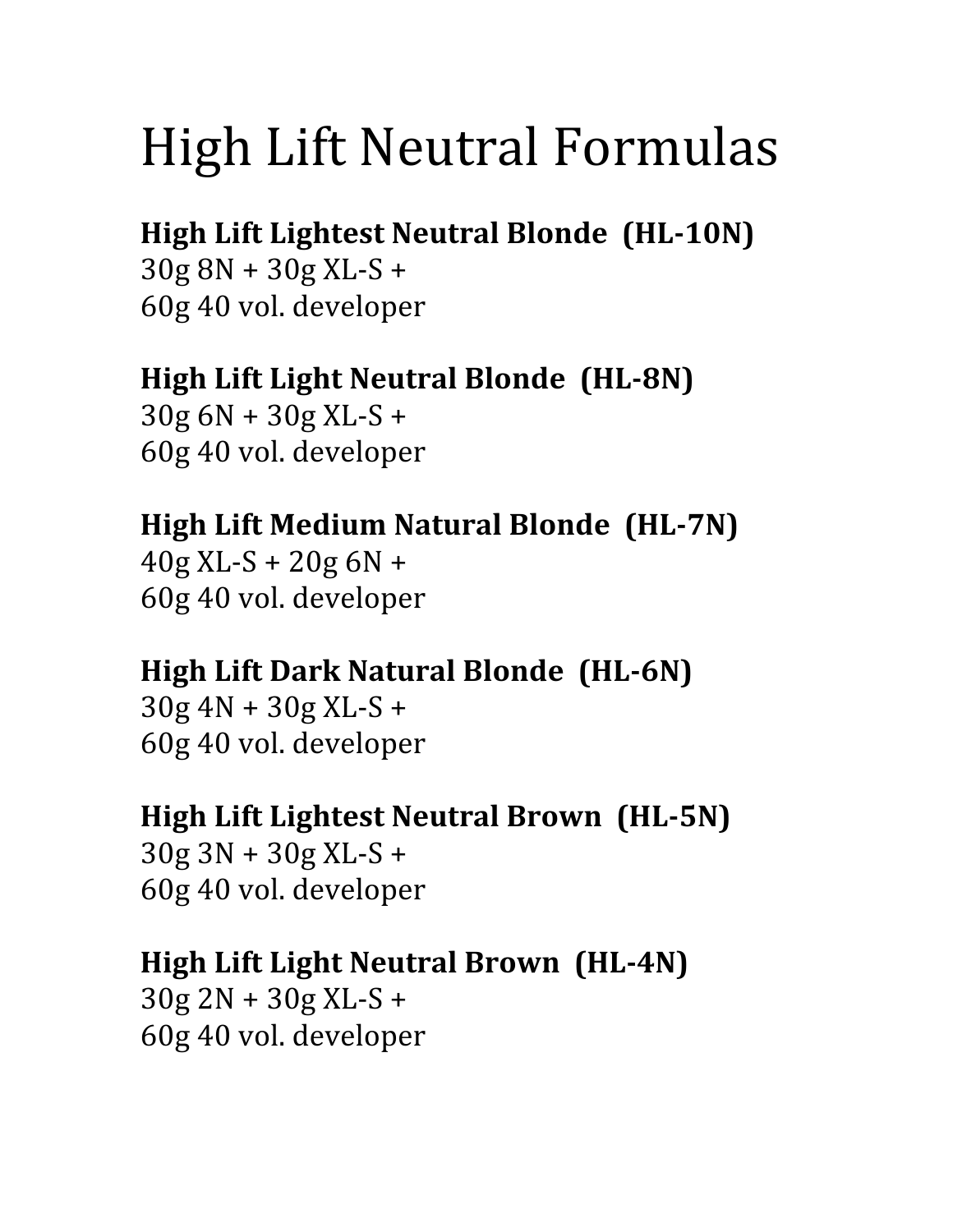# High Lift Gold Formulas

## **High Lift Lightest Golden Blonde (HL10G)**

30g 8G + 30g XL‐S + 60g 40 vol. developer

#### **High Lift Light Golden Blonde (HL-8G)**

30g 6G + 30g XL‐S + 60g 40 vol. developer

# **High Lift Medium Golden Blonde (HL7G)**

40g XL‐S + 20g 6G + 60g 40 vol. developer

#### **High Lift Dark Golden Blonde (HL-6G)**

 $30g 4G + 30g XL-S +$ 60g 40 vol. developer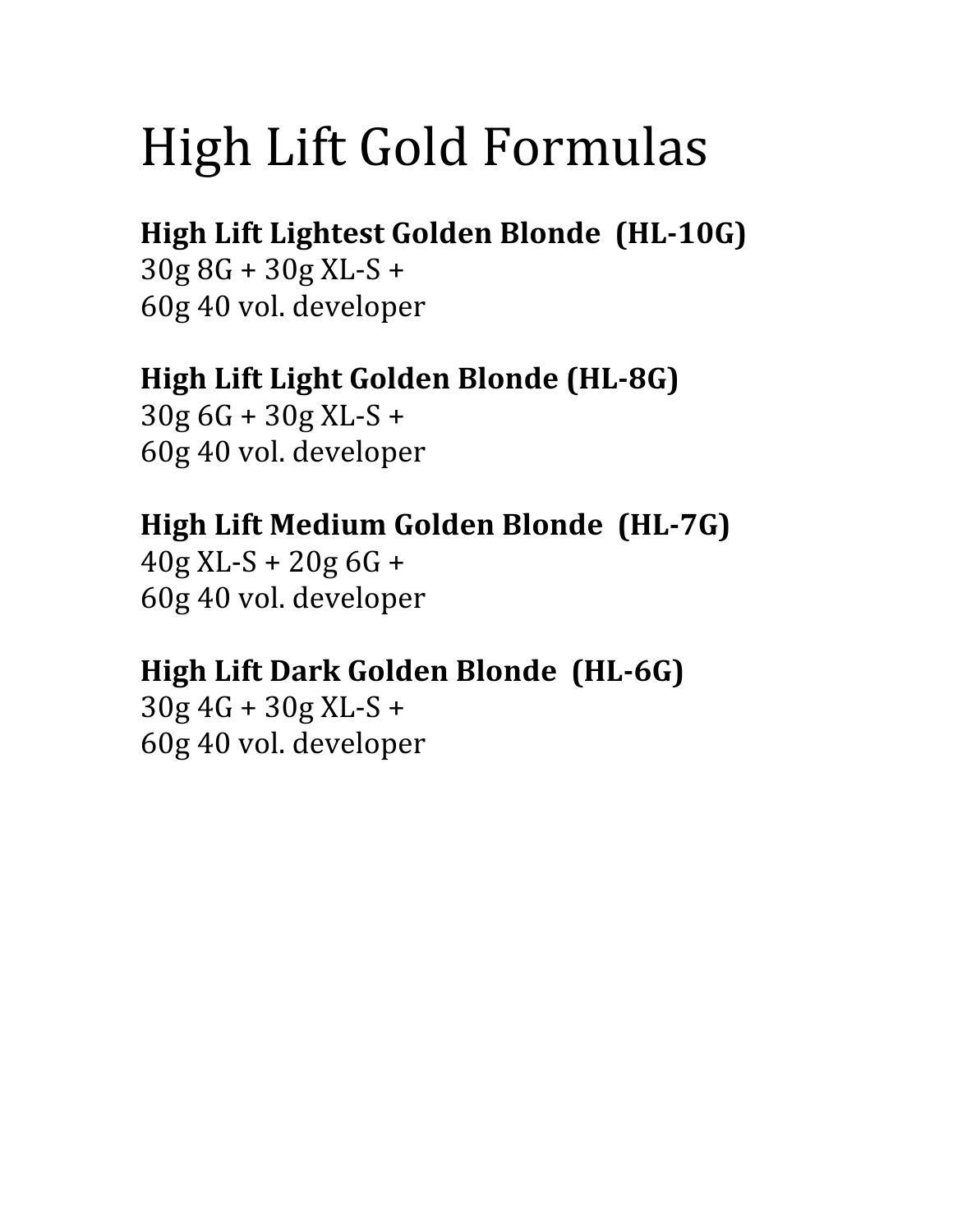# High Lift Ash Formulas

# **High Lift Lightest Ash Blonde (HL-10A)**

30G 8N + 30g XL‐S + 2 inches Green Concentrate + 60g 40 vol. developer

#### **High Lift Light Ash Blonde (HL-8A)**

30g 6N + 30g XL‐S + 2 inches Green Concentrate + 60g 40 vol. developer

#### **High Lift Medium Ash Blonde (HL7A)**

40g XL‐S + 20g 6N + 3 inches Green Concentrate + 60g 40 vol. developer

#### **High Lift Dark Ash Blonde (HL-6A)**

30g 4N + 30g XL‐S + 4g Green Concentrate + 60g 40 vol. developer

#### **High Lift Lightest Ash Brown (HL5A)**

30g 3N + 30g XL‐S + 5g Green Concentrate + 60 g 40 vol. developer

#### **High Lift Light Ash Brown (HL4A)**

30g 2N + 30g XL‐S + 7g Green Concentrate + 60g 40 vol. developer